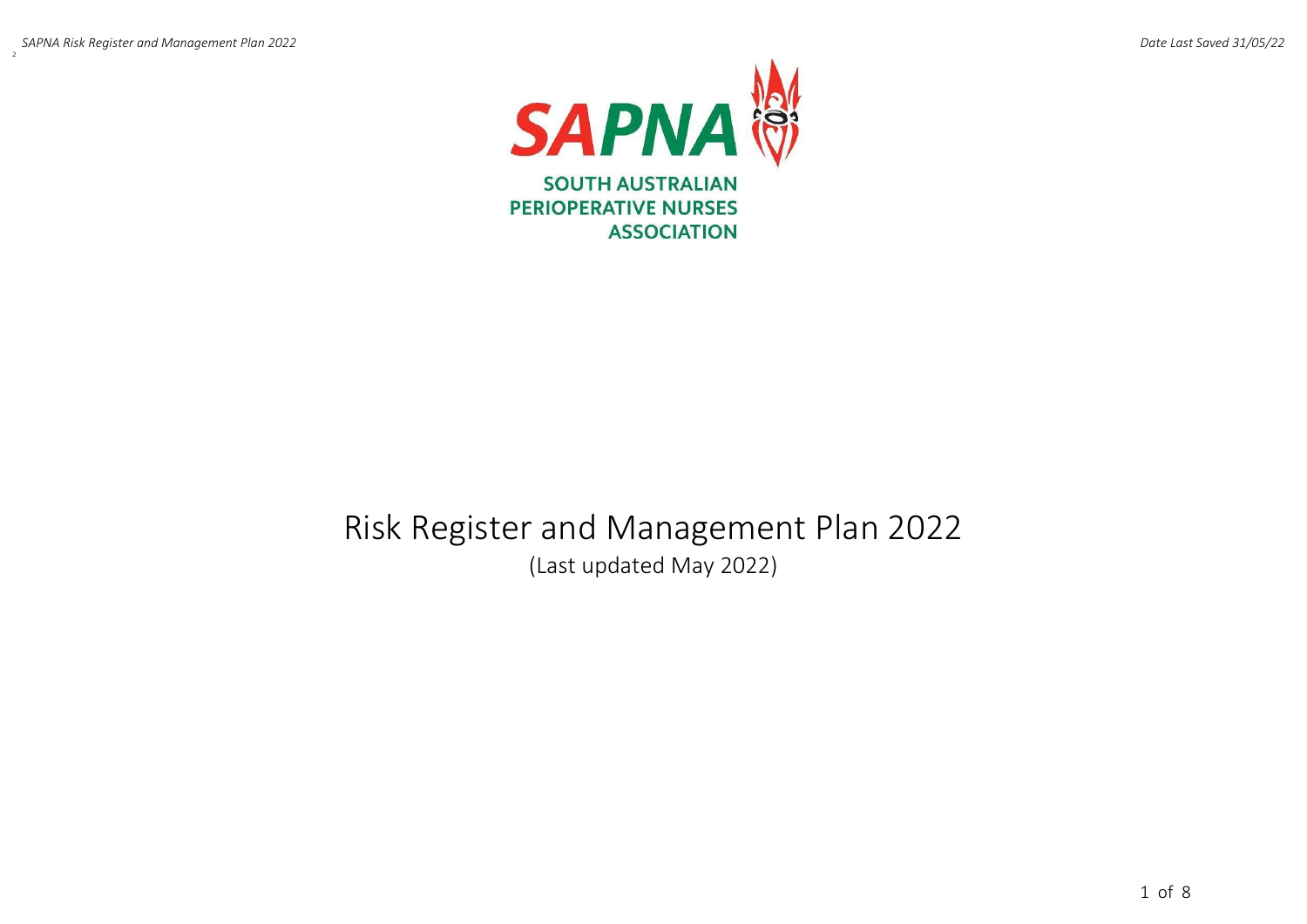# The Risk Management Framework: The Risks: Rating the Risks:

Identify the Main Risks to SAPNA

- Regulatory Compliance
- Members and Officers
- Practices and Procedures
- Events and Conferencing
- External Threats

Measure the Size and Importance of the Risk

- Likelihood change of the risk happening
- Impact the amount of loss or damage that could occur if the risk happened
- Calculate the Risk Score on the Risk Matrix

#### Manage the Risks

- Minimise and manage the risks
- Apply strategies, policies and procedures
- Put in place systems and controls
- Carry out the Risk Plan

Monitor and Review the Risk Plan

- Develop and carry out monitoring process
- Keep necessary records where appropriate
- Review Risk Plan

### Likelihood Scale

| Frequency    | Descriptor                   |
|--------------|------------------------------|
| Quite Likely | Might happen once per year   |
| Likely       | Likely to happen eventually  |
| Unlikely     | Unlikely, but not impossible |

#### Impact Scale

| Consequence | Impact on the Association or its Members                                                                 |
|-------------|----------------------------------------------------------------------------------------------------------|
| Major       | Serious consequences - major damage or effect. Threat<br>to persons or the viability of the Association. |
| Moderate    | Moderate effect on members personally, damage to the<br>Association that can be overcome in time.        |
| Minor       | Minor or negligible consequences to the Association or<br>members.                                       |

#### Risk Matrix – Risk Score

|            | <b>Very Likely</b>                      | <b>Medium</b><br>2 | High<br>3          | <b>Extreme</b><br>4 |  |  |
|------------|-----------------------------------------|--------------------|--------------------|---------------------|--|--|
|            | <b>Likely</b>                           | Low<br>1           | <b>Medium</b><br>2 | High<br>3           |  |  |
| Likelihood | <b>Unlikely</b>                         | Low<br>1           | Low<br>1           | <b>Medium</b><br>2  |  |  |
|            |                                         | <b>Minor</b>       | <b>Moderate</b>    | <b>Major</b>        |  |  |
|            | What is the chance<br>this will happen? | <b>Impact</b>      |                    |                     |  |  |

How serious is the risk?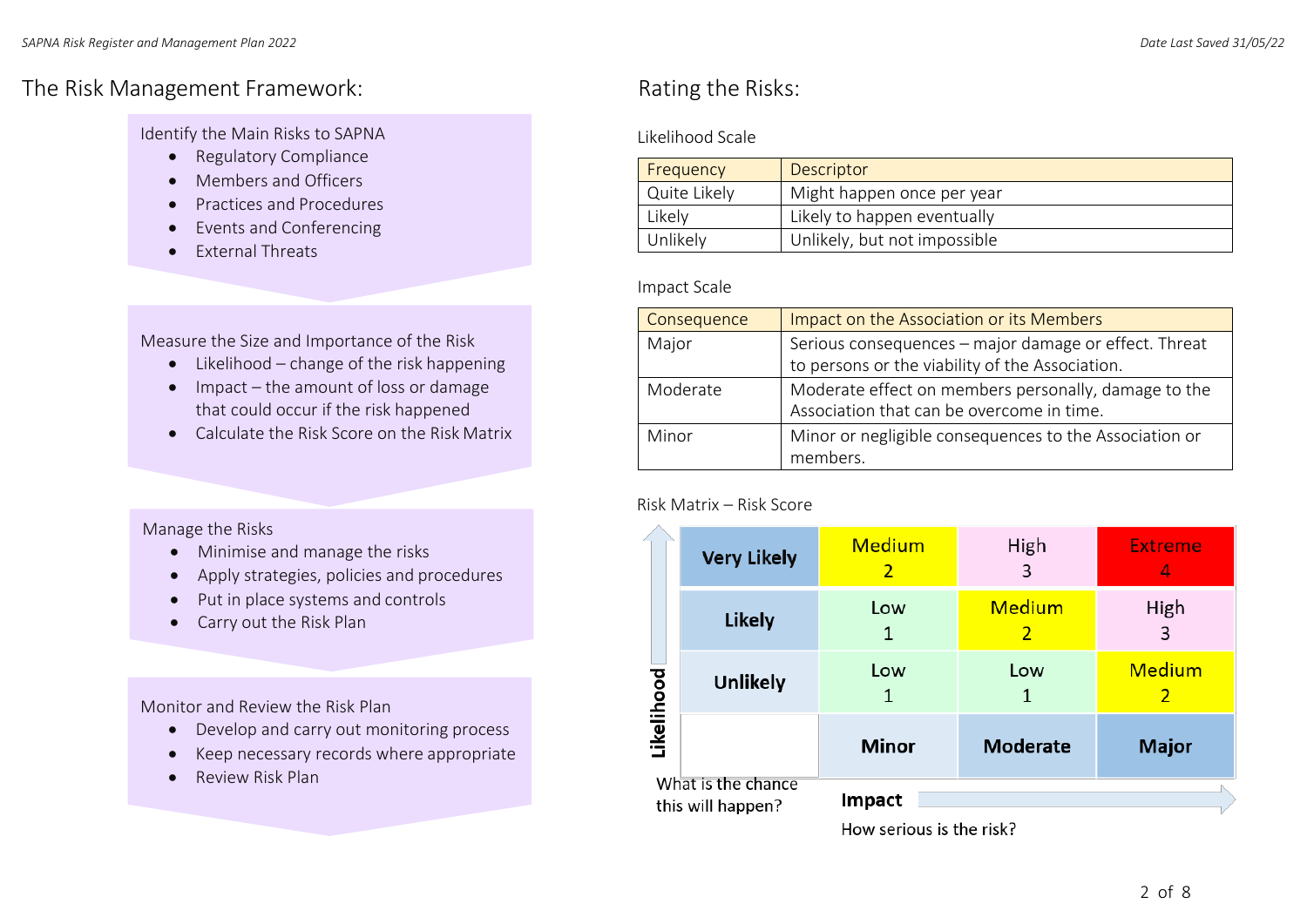## SAPNA RISK MANAGEMENT REGISTER AND PLAN 2022

| #              | <b>Identified Risk</b>                                                                                                 | <b>Example and Impact</b>                                                                                                                                                                                                                                                                                      | Likelihood | Impact | <b>Risk Score</b> | <b>Mitigation Strategies</b>                                                                                                                                                                                                                                                                                                                                                                                                                    | <b>Implementation &amp; Monitoring</b>                                                    |
|----------------|------------------------------------------------------------------------------------------------------------------------|----------------------------------------------------------------------------------------------------------------------------------------------------------------------------------------------------------------------------------------------------------------------------------------------------------------|------------|--------|-------------------|-------------------------------------------------------------------------------------------------------------------------------------------------------------------------------------------------------------------------------------------------------------------------------------------------------------------------------------------------------------------------------------------------------------------------------------------------|-------------------------------------------------------------------------------------------|
| $\mathbf{1}$   | Dishonesty of<br>committee members,<br>employees, agents or<br>contractors with<br>financial powers and<br>access.     | • Theft, depletion of financial<br>capital causing necessity to<br>borrow and incur interest.<br>• Worst case scenario risk of<br>becoming insolvent and<br>having to wind-up the<br>Association.                                                                                                              | Unlikely   | Major  | Medium            | . Insurance cover should include fidelity cover, review<br>annually adequacy annually.<br>• Strictly enforce 2-to-authorise procedure.<br>• Recipients of payments are unable to self-authorises or set<br>up payments<br>• Remove signatories from authority as soon as they leave<br>the position.<br>• Regular checks on transactions<br>• Authorisers manage passwords and change passwords<br>routinely.<br>• Review signatories annually. |                                                                                           |
| $\overline{2}$ | Dishonesty of<br>committee members,<br>employees, agents or<br>contractors with<br>access to personal<br>private data. | • Theft of personal data for<br>sale to hackers and thieves<br>and used or sale for identity<br>theft causing danger or harm<br>to members.<br>• Breach of Privacy Act and<br>requiring full disclosure due<br>to mandatory reporting of<br>data breaches with heavy<br>fines. Causes damage to<br>reputation. | Unlikely   | Major  | <b>Medium</b>     | • Use best practice for passwords.<br>• Limit access designated committee members.<br>. Use high quality virus protection.<br>• Competent use of computer software and management<br>• Check third parties with access to data for past breaches,<br>policies, and response to data breach.<br>• Develop policies and procedures                                                                                                                | Privacy policies<br>Procedures-<br>follow up with<br>Associations<br>forum and<br>lawyers |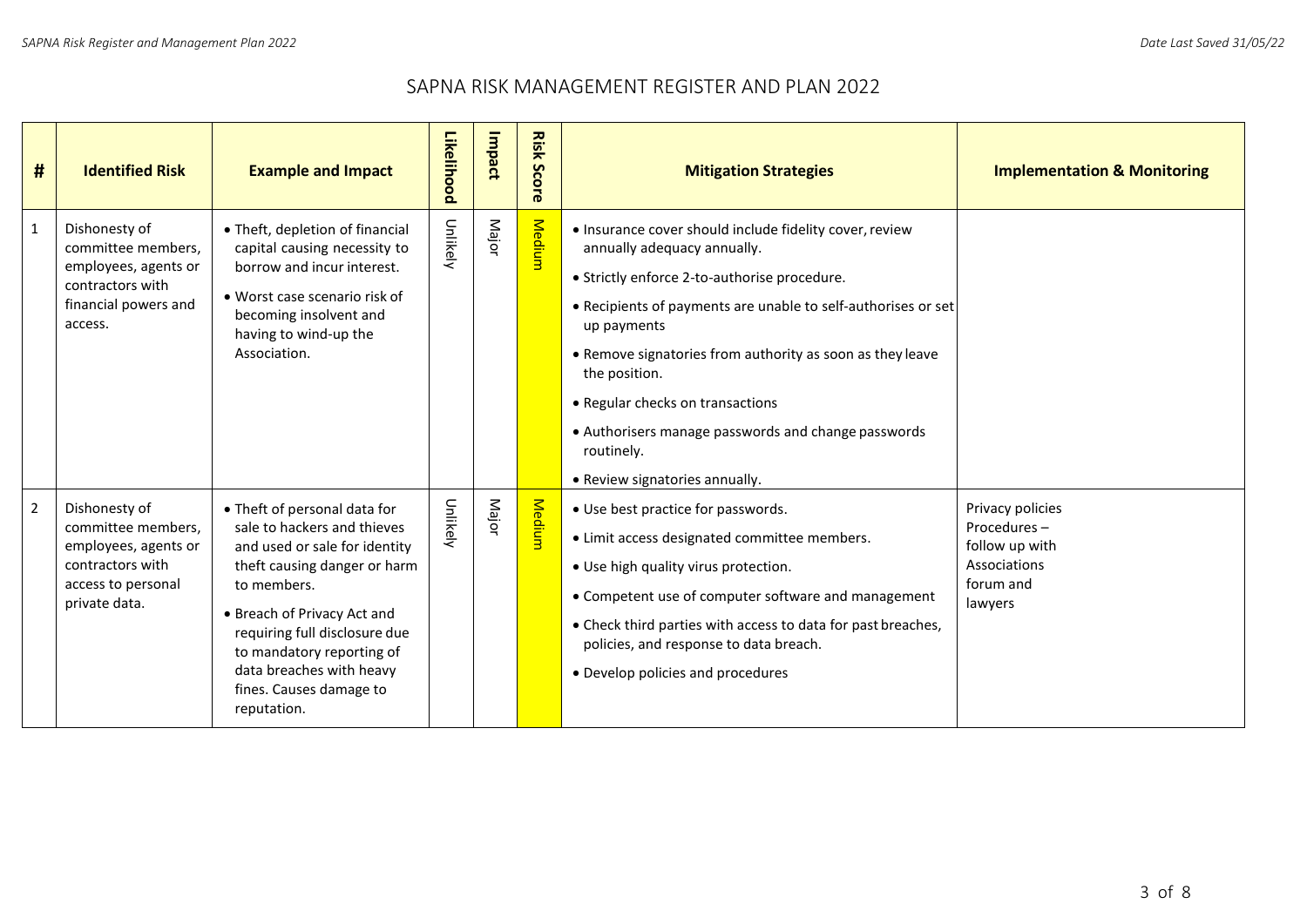| # | <b>Identified Risk</b>                                                                                                                   | <b>Example and Impact</b>                                                                                                                                                                 | Likelihood | Impact   | <b>Risk Score</b> | <b>Mitigation Strategies</b>                                                                                                                                                                                                                                                                                            | <b>Implementation &amp; Monitoring</b>                                                                                                                                                               |
|---|------------------------------------------------------------------------------------------------------------------------------------------|-------------------------------------------------------------------------------------------------------------------------------------------------------------------------------------------|------------|----------|-------------------|-------------------------------------------------------------------------------------------------------------------------------------------------------------------------------------------------------------------------------------------------------------------------------------------------------------------------|------------------------------------------------------------------------------------------------------------------------------------------------------------------------------------------------------|
| 3 | Financial solvency                                                                                                                       | • Cash shortage erodes<br>working capital.<br>• Could lead to eventual<br>insolvency and necessity to<br>dissolve the association.                                                        | Unlikely   | Major    | <b>Medium</b>     | • Prepare annual budgets for committee, conference, and<br>education<br>• Continually monitor actual income and spending against<br>budget<br>. Investigate anomalies immediately and rein in spending if<br>necessary.<br>• Set goals and actions to promote continued membership<br>growth to maintain income levels. | • Create a budget for following year in May<br>• Budgets to be reviewed at strategic<br>planning day for the year<br>• Monthly monitoring of budgets and open<br>to all committee members on request |
| 4 | Loss of property due<br>to theft, damage, or<br>fire                                                                                     | Laptop x<br>Conference / Secretary /<br>Education/Treasurer<br>Printer x 2<br>Lockup contents                                                                                             | Unlikely   | Minor    | N                 | Insurance cover<br>Laptops - distributed as of April 2022<br>Conference Convenor<br>Secretary<br><b>Education Chair</b><br>Treasurer<br>Cloud based security system<br>To be insured for replacement cost<br>LOCKUP - Incidentals                                                                                       | • Inventory to be maintained of storage<br>locker contents                                                                                                                                           |
| 5 | Inadvertent or<br>deliberate breach of<br>confidentiality or<br>privacy by Committee<br>members,<br>employees, agents or<br>contractors, | • Unauthorised sensitive<br>information released can<br>cause harm to the<br>association and members.<br>• Can cause loss of confidence<br>in association and reduction<br>in membership. | UnLikely   | Moderate |                   | • Develop a committee induction process<br>• Enforce confidentiality and non-disclosure principles.<br>• confidentiality & Non-Disclosure statement for<br>Committee members as part of committee nomination<br>form                                                                                                    | Document to address Chatham House Rules<br>Website privacy Policy is done. ✓<br>review and update administration manual<br>every 2yrs or as required                                                 |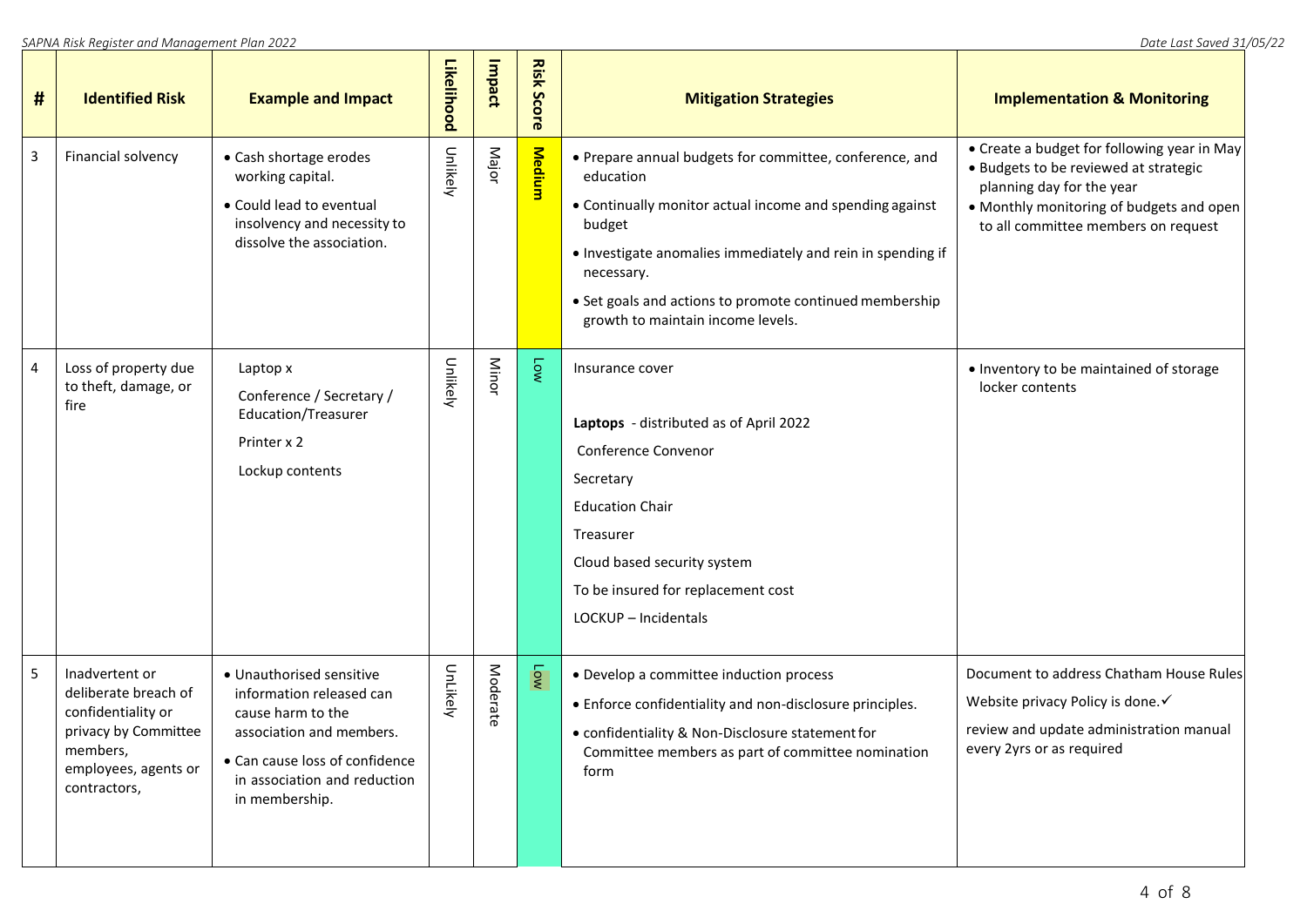| # | <b>Identified Risk</b>                                                                        | <b>Example and Impact</b>                                                                                                                                                                                                                                                                                                                                                        | Likelihood | Impact   | <b>Risk Score</b>        | <b>Mitigation Strategies</b>                                                                                                                                                                                                                                              | <b>Implementation &amp; Monitoring</b>                                                                                                  |
|---|-----------------------------------------------------------------------------------------------|----------------------------------------------------------------------------------------------------------------------------------------------------------------------------------------------------------------------------------------------------------------------------------------------------------------------------------------------------------------------------------|------------|----------|--------------------------|---------------------------------------------------------------------------------------------------------------------------------------------------------------------------------------------------------------------------------------------------------------------------|-----------------------------------------------------------------------------------------------------------------------------------------|
| 6 | Cybercrime - SAPNA<br>accounts and<br>member data hacked<br>by persons unknown.               | • Theft, depletion of financial<br>capital causing necessity to<br>borrow and incur interest.<br>• Theft of personal data used<br>or sold for identity theft.<br>• Danger of harm to fellow<br>members.<br>• Breach of Privacy Act and<br>requiring full disclosure due<br>to mandatory reporting of<br>data breaches with heavy<br>fines if found procedures not<br>sufficient. | Unlikely   | Major    | <b>Medium</b>            | • Insurance<br>• Education of Committee<br>• procedures and practices for computer use (e.g. never<br>access banking or database over unsecured Wi-Fi)<br>• quality Virus protection<br>• password protocols<br>. Reduce risk by eliminating possible breach entry points | cloud based security to be used<br>Up to date virus protection on all laptops<br>Secure backups of all laptops                          |
| 7 | Accident or injury of<br>member attending<br>SAPNA event.                                     | • Hazards at events that<br>may cause injury or<br>incident to attendees.                                                                                                                                                                                                                                                                                                        | Unlikely   | Moderate | M <sub>o</sub>           | • Site assessment of venue prior to event.<br>· Identify hazard and manage risk.<br>• Practice safe preparation with cords, trip hazards,<br>appliances etc.<br>• Report safety issues to venue contact.                                                                  | public liability<br>ensure test and tagging current on all<br>electrical appliances<br>respond and implement any SA Health<br>directive |
| 8 | Major event with<br>safety risk at venue<br>(e.g. Fire)<br>TERRORISM<br><b>PANDEMIC Event</b> | • Fire, flood, earthquake at<br>venue.<br>• COVID 19                                                                                                                                                                                                                                                                                                                             | Unlikely   | High     | $\overline{\phantom{a}}$ | • Safety brief forms part of introductory phase at event<br>(e.g. Fire exits locations, assembly areas, action on<br>hearing alarm.)<br>· Identify fire exits.<br>• Public Liability Insurance<br>• Follow State SA Health Guidelines                                     | respond and implement any SA Health<br>directive including event plans and contact<br>tracing                                           |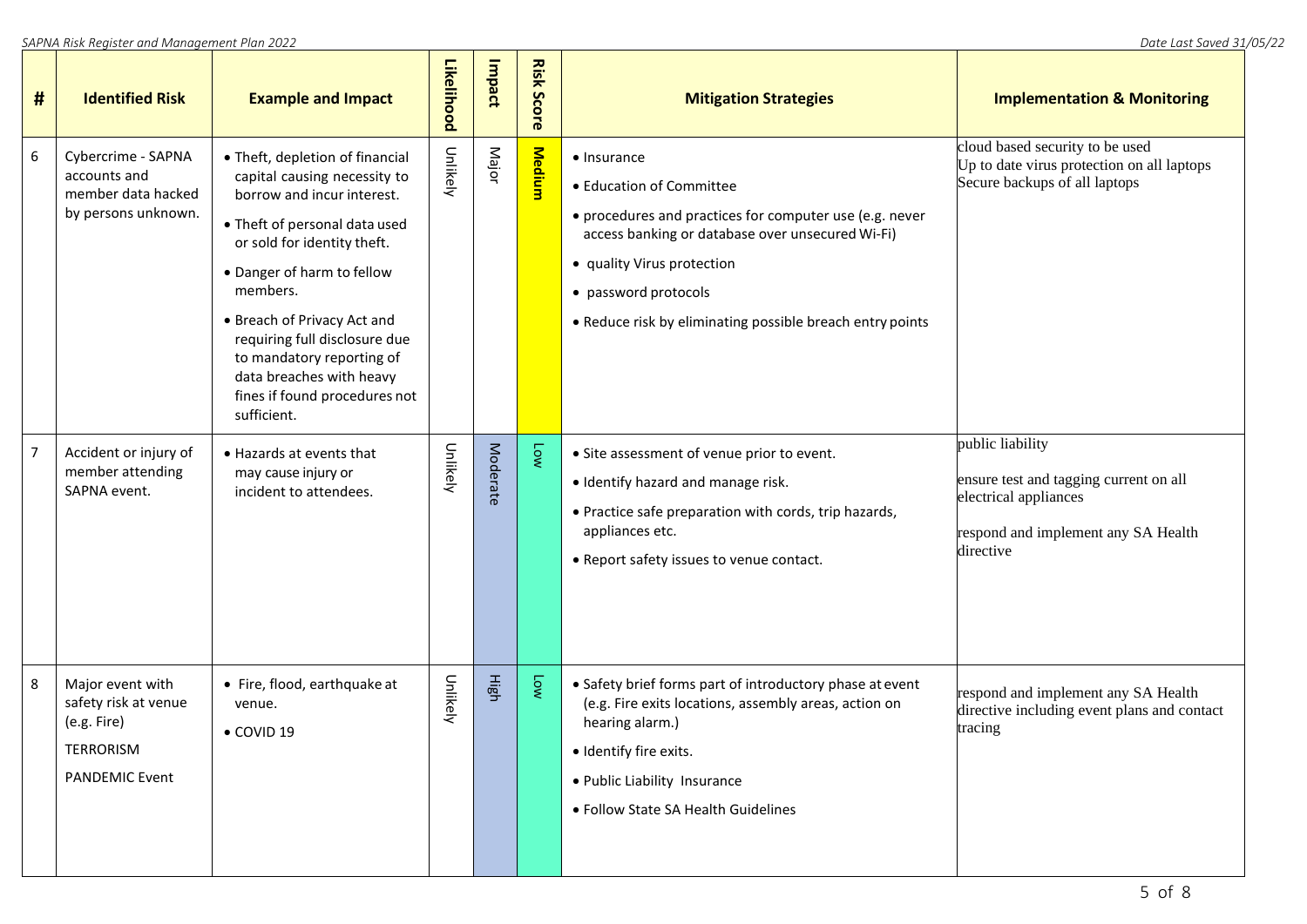| #  | <b>Identified Risk</b>                                                                                   | <b>Example and Impact</b>                                                                                                                                                                                   | Likelihood | Impact   | <b>Risk Score</b> | <b>Mitigation Strategies</b>                                                                                                                                             | <b>Implementation &amp; Monitoring</b>                                                                                   |
|----|----------------------------------------------------------------------------------------------------------|-------------------------------------------------------------------------------------------------------------------------------------------------------------------------------------------------------------|------------|----------|-------------------|--------------------------------------------------------------------------------------------------------------------------------------------------------------------------|--------------------------------------------------------------------------------------------------------------------------|
| 9  | Food safety issue<br>when SAPNA self-<br>caters.                                                         | • Facilities at venues not<br>always adequate for food<br>safety.<br>• Could cause food related<br>safety / health incident.                                                                                | Unlikely   | Major    | medium            | • Check the food preparation area for cleanliness and<br>suitability.<br>• Use best practice food preparation principles, including<br>gloves, antibacterial wipes etc.  | All committee to do food handling course and<br>database kept of all committee completion of<br>course                   |
| 10 | Natural disaster or<br>civil incident causes<br>major SAPNA event<br>to be cancelled at<br>short notice. | • Keynote speakers may still<br>need to be paid depending<br>on contract.<br>· Monies paid to venue, may<br>be non-recoverable<br>depending on contract<br>• Delegates and exhibitors<br>require refunds.   | Unlikely   | Major    | Medium            | • Insurance to cover major events.<br>• Critically review contracts with speakers and venues and<br>to assess out-of-pocket risk.<br>• Speaker confidentiality agreement | respond and implement any SA Health<br>directive                                                                         |
| 11 | Keynote Speaker<br>'drawcard' at major<br>SAPNA event unable<br>to attend (short<br>notice)              | <b>图 Keynote speakers may still</b><br>need to be paid, or may<br>involve non-refundable<br>deposits / progress payments<br>depending on contract.<br>7 Attendees may cancel,<br>reducing income for event. | Unlikely   | moderate | <b>DW</b>         | • Insurance cover<br>• Backup plan for stand-in speaker<br>• Speakers / Venue to sign contract if no show                                                                | Ensure SAPNA is covered if keynote speaker<br>cancels or is unable to attend by ensuring<br>speaker contract covers this |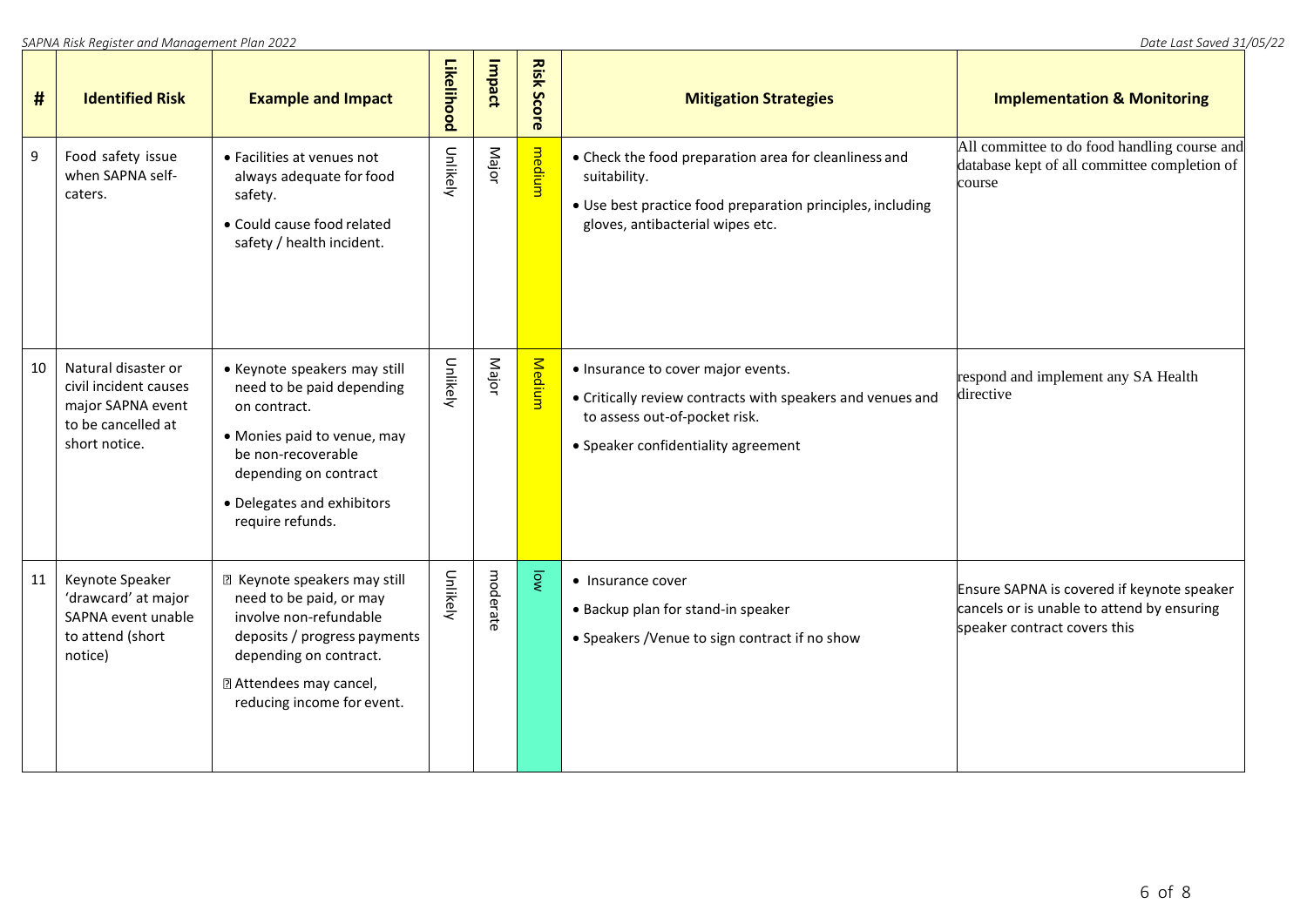| #  | <b>Identified Risk</b>                                                                            | <b>Example and Impact</b>                                                                                                                                                                     | Likelihood | Impact   | <b>Risk Score</b> | <b>Mitigation Strategies</b>                                                                                                                                                                                                                                                                     | <b>Implementation &amp; Monitoring</b>                                                                                                                                                                       |
|----|---------------------------------------------------------------------------------------------------|-----------------------------------------------------------------------------------------------------------------------------------------------------------------------------------------------|------------|----------|-------------------|--------------------------------------------------------------------------------------------------------------------------------------------------------------------------------------------------------------------------------------------------------------------------------------------------|--------------------------------------------------------------------------------------------------------------------------------------------------------------------------------------------------------------|
| 12 | Legal Suit for<br>published items,<br>images, content,<br>reviews, copyright,<br>plagiarism.      | • Newsletters, blogs and<br>emails may contain<br>information that has been<br>'lifted' from other sources,<br>images without permission<br>and upsets the originator or<br>copyright holder. | Unlikely   | Moderate | Medium            | • Training of Committee in copyright and plagiarism<br>• Care when preparing newsletters and other publications<br>to ensure permissions and copyrights not breached.<br>• Always credit quotes and material and get permission<br>where possible.<br>. Photography may need talent release form | • Add to delegate registration form and<br>speaker invitations consent to<br>photography at the beginning of each<br>education event                                                                         |
| 13 | Social media adverse<br>actions (negative or<br>damaging posts by<br>persons known or<br>unknown) | • Negative posts on social<br>media can be enormously<br>damaging to individuals, the<br>association or perioperative<br>nursing in general.                                                  | Likely     | Moderate | medium            | • Change Platforms to member-based platforms<br>Posts monitored by Committee member for inappropriate<br>comments                                                                                                                                                                                | • Manage negative posts and treat these as<br>priority<br>• Respond to negative posts only with<br>the facts, and never be argumentative.<br>. Any illegal posts will be reported to<br>relevant authorities |
| 14 | Recruitment and<br>retention of committee<br>members                                              | . No quorum to hold a<br>committee meeting<br>• Ongoing viability of SAPNA                                                                                                                    | unlikely   | High     | <b>Medium</b>     | • Maintain working level of committee membership<br>• Ensure continued support of all committee members<br>• Current police clearance                                                                                                                                                            | • Promotion of benefits of joining SAPNA<br>Committee<br>• Ongoing recruitment and encouragement<br>of members to join committee<br>• Register to be held by SAPNA                                           |